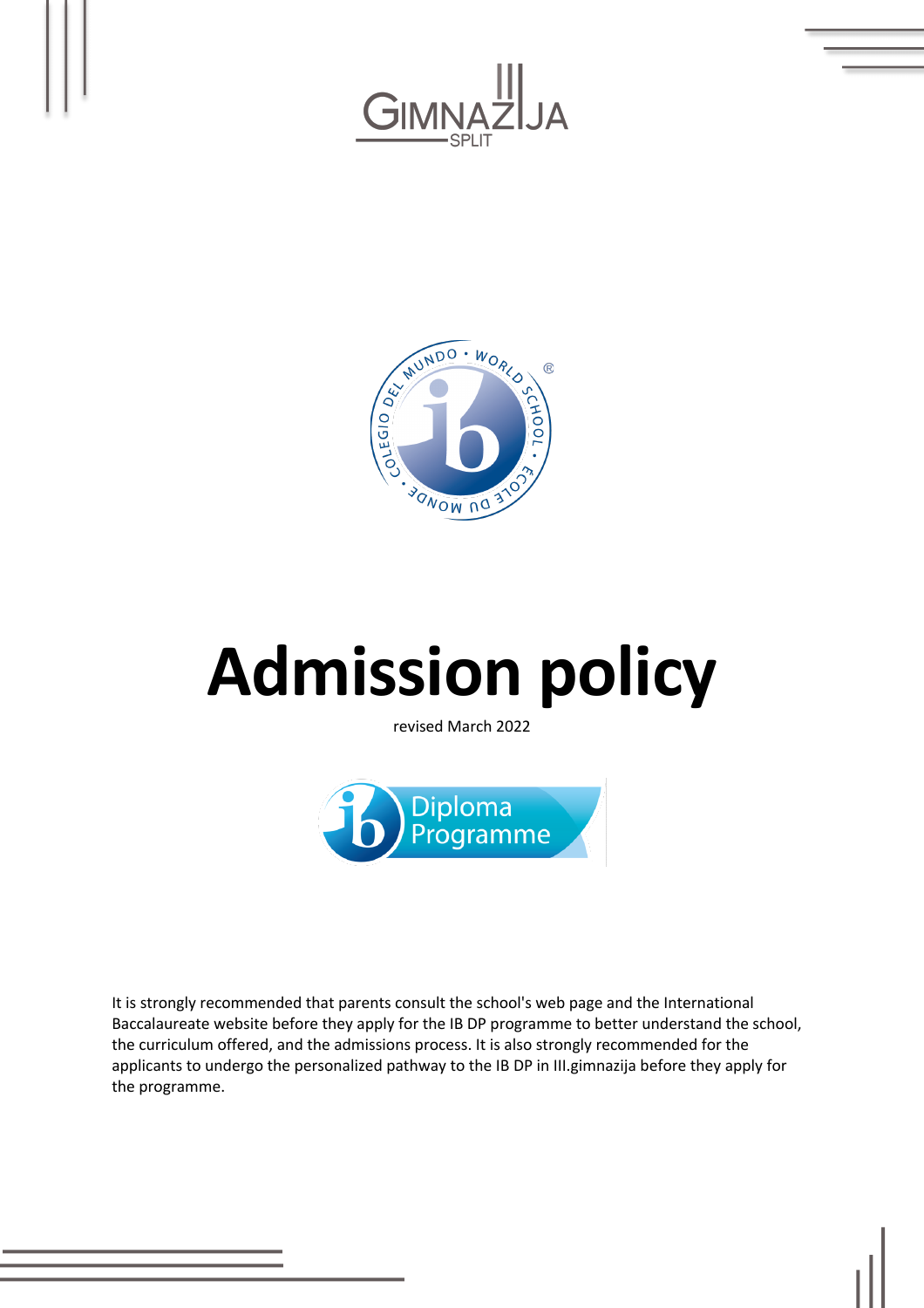

# **Content**

| Admissions process for internal students                                     | $\mathsf 3$    |
|------------------------------------------------------------------------------|----------------|
| Admissions process for external students                                     | 4              |
| Admissions process for external students previously enrolled in IB MYP or DP | 5              |
| Admissions timeline                                                          | 5              |
| Compulsory language support                                                  | 5              |
| Transfers during school year                                                 | 6              |
| <b>Special Educational Needs</b>                                             | 6              |
| Equal opportunity                                                            | 6              |
| <b>Course Selection</b>                                                      | 6              |
| Subject availability                                                         | 6              |
| Learning contract                                                            | 6              |
| Academic honesty contract                                                    | 7              |
| Admissions contract for parents                                              | $\overline{7}$ |
| <b>Admission committees</b>                                                  | 7              |
| Scholarships                                                                 | 7              |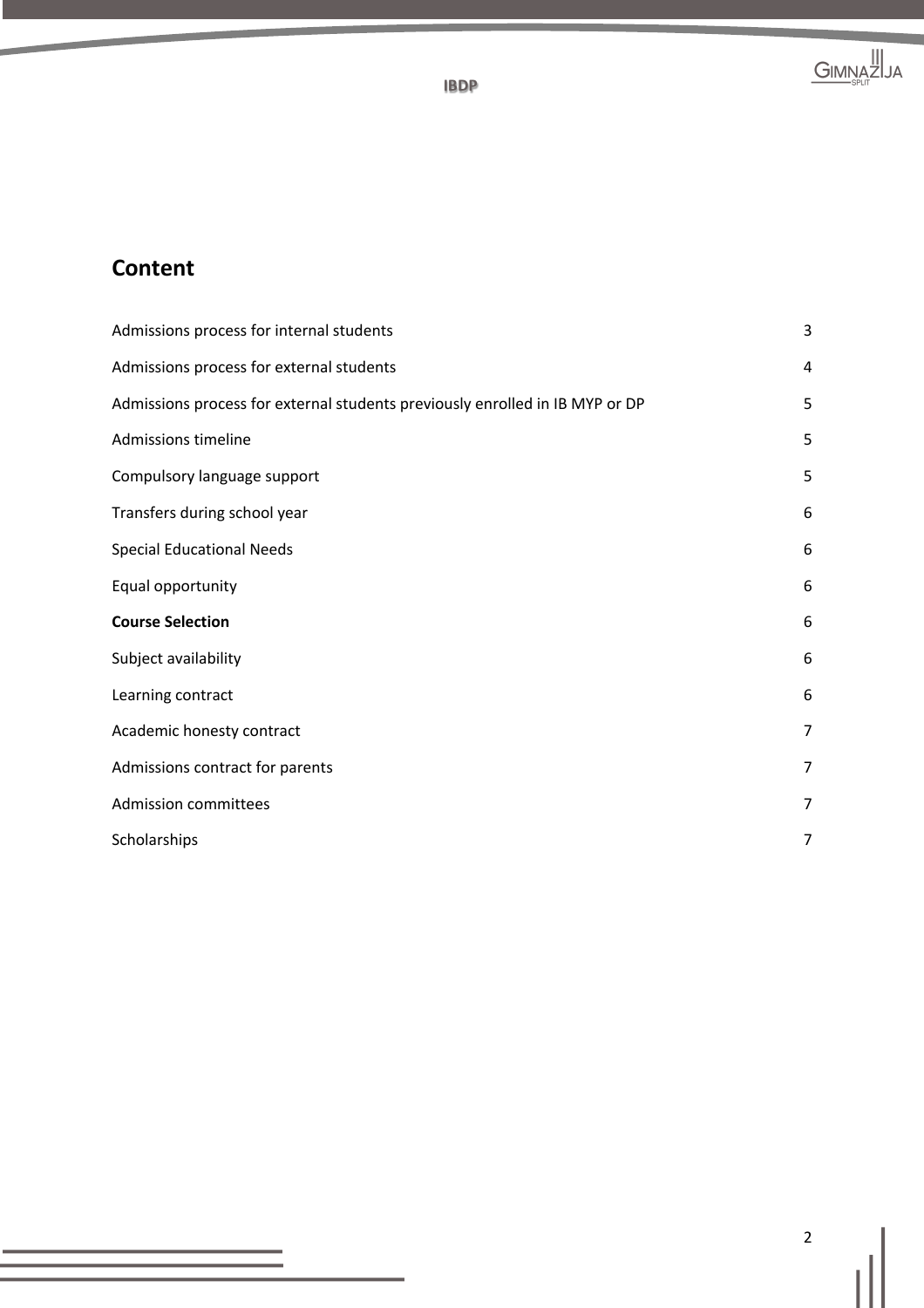

#### Admissions process for internal students

Internal students are strongly encouraged to express their wish to apply for the IB DP as early as possible to the DP coordinator and complete the *Personalized Pathway* to IB before applying to the program.



The school prioritizes students that have already been enrolled in III.gimnazija during their first two years and have completed them with success and exemplary behaviour. III.gimnazija students will be able to enter the IB programme provided that they gain promotion to 11th grade and achieve a mark of at least 3 (out of 5) in all the subjects to be taken. The school will also prioritize students whose schools have a memorandum of agreement with III.gimnazija and/or are continuing their studies in the IB programme.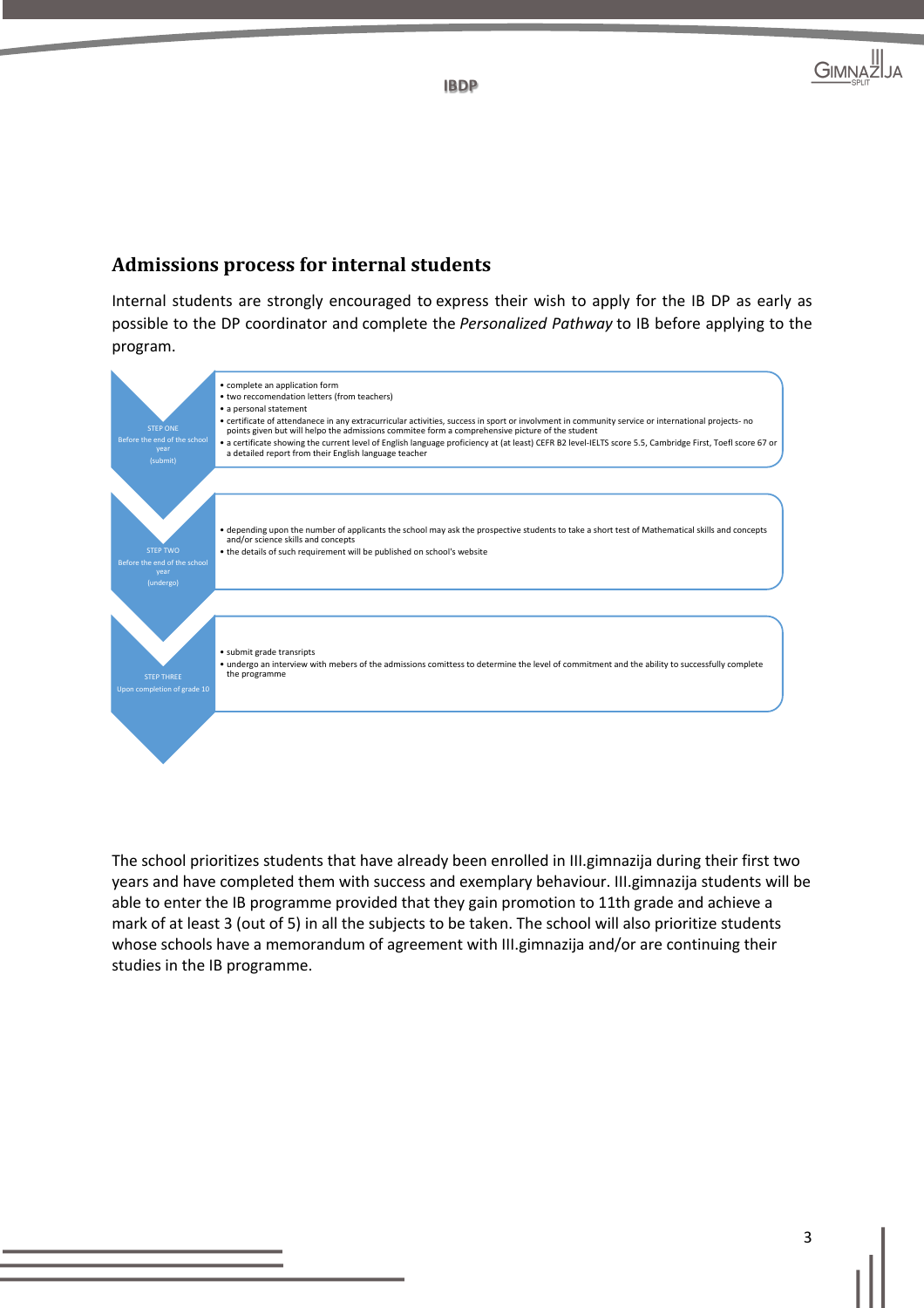

#### **Admissions process for external students**

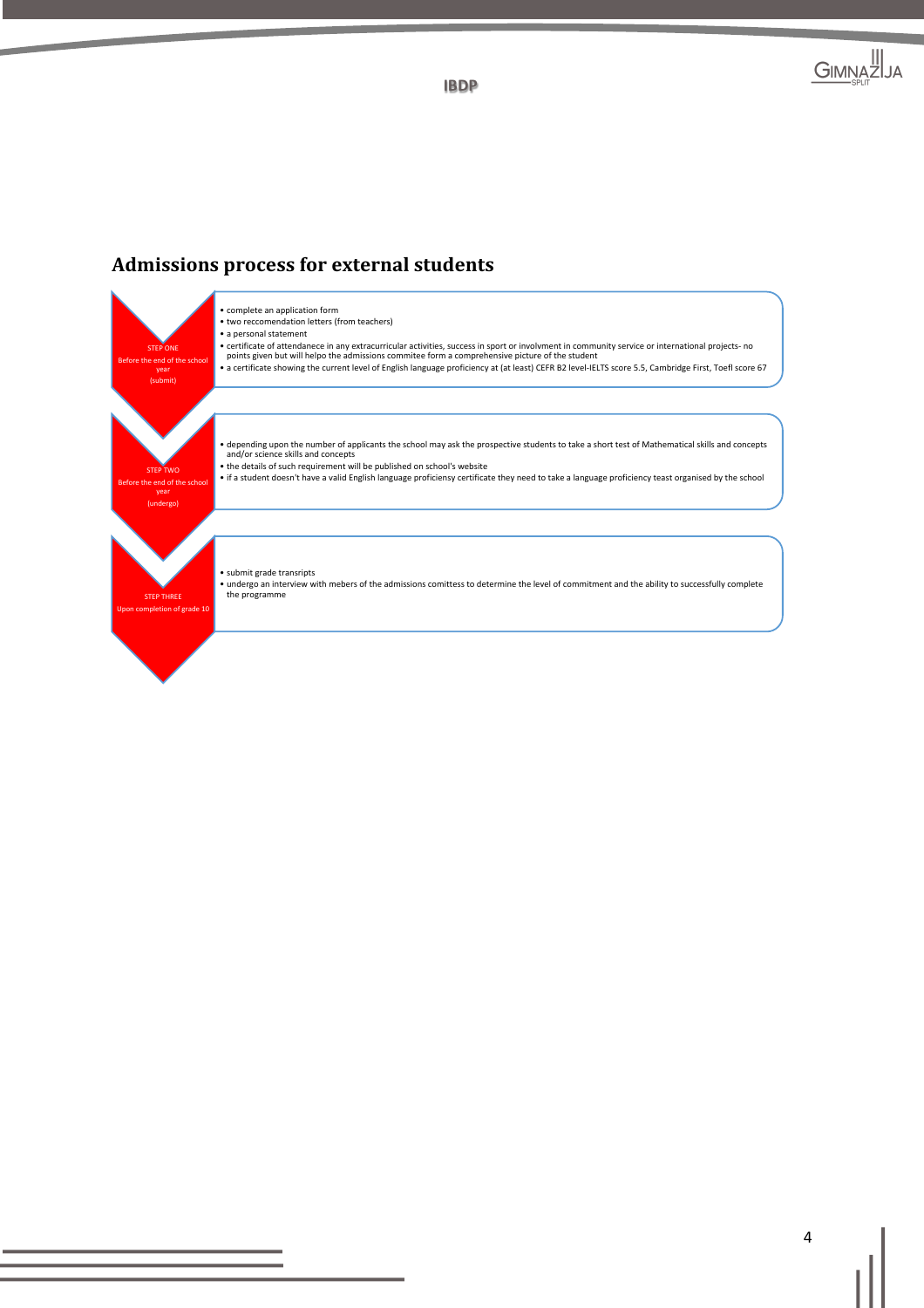

# Admissions process for external students previously enrolled in IB MYP or **DP**

It is the practice of the IB to make its programmes available to all students from IB World Schools. Students who transfer from other IB schools are welcome. III.gimnazija will work closely with parents and other MYP and DP coordinators to ensure as smooth a transition as possible.



IB DP students from other schools are the only ones who can enrol in the programme in the ongoing school year.

# **Admissions timeline**

The exact dates are determined by the school coordinator for each year. *Step one* documents should be submitted **no later than a month and a half before the end of the ongoing school year**. Tests in *Step two* will be implemented three **weeks before the end of the ongoing school year** at the latest. The interviews mentioned in Step three will be scheduled for **the first week after the end of the school year**. Grade transcripts should be added to complete the application no later than the first week of July.

#### **Compulsory language support**

Those students whose English language proficiency level is slightly below what is required, that is at minimum CEFR B1 or equivalent, may be admitted in case they meet all other requirements. They will also have to attend and pay language support lessons offered by the school. Students whose English language proficiency is well below level required, that is lower than CEFR B1 or equivalent, will not be admitted.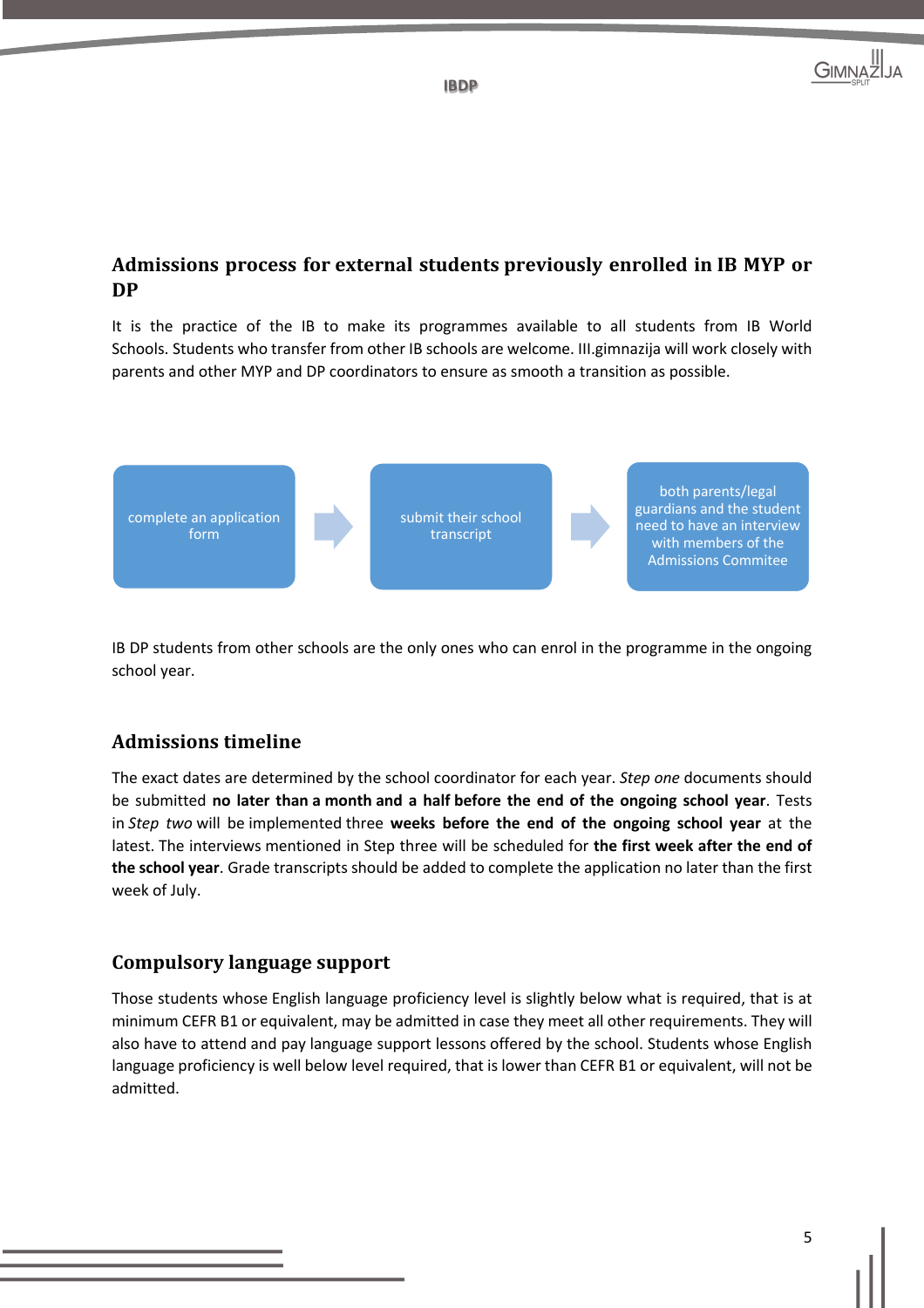

# **Transfers during school year**

The school will accept transfer students from other DP programmes only.

# **Special Educational Needs**

When declaring a learning disability, students and their parents must provide appropriate official documentation describing the difficulty and official recommendation as to how best support the student. The general rules of accepting students with learning difficulties will apply. Support for such students during the Programme will be within the TREMA Special Education Needs Policy.

When declaring a physical handicap, a judgment will be made as to whether the student can reasonably, safely and comfortably be accommodated in the building, in offsite facilities, and through the school's timetable after all reasonable adjustments have been made.

# **Equal opportunity**

No student will be excluded by the IB on the grounds of race, nationality or national origin, ethnicity, culture, gender, age, sexual orientation, religious affiliation, political beliefs, disability or any other personal characteristic as prohibited by law. Schools must implement their duties under these rules in a manner that enables this practice to be upheld.

# **Course Selection**

IB Diploma students choose 6 subjects, 3 at higher level and 3 at standard level, to study alongside Theory of Knowledge, the Extended Essay and the Creativity, Action and Service Program. IB Course students include a number IB classes in their course selection. All students work with the DP Coordinator, school counsellor and teacher recommendations on their course selections. For higherlevel courses, it is recommended that students should have achieved a minimum subject mark of 4 (out of 5) in the 10th-grade end of year report for Croatian students and equivalent grade for students from other grading systems.

# **Subject availability**

Parents may need to pay for tutoring or an online course if an appropriate subject or level is not available at III.gimnazija.